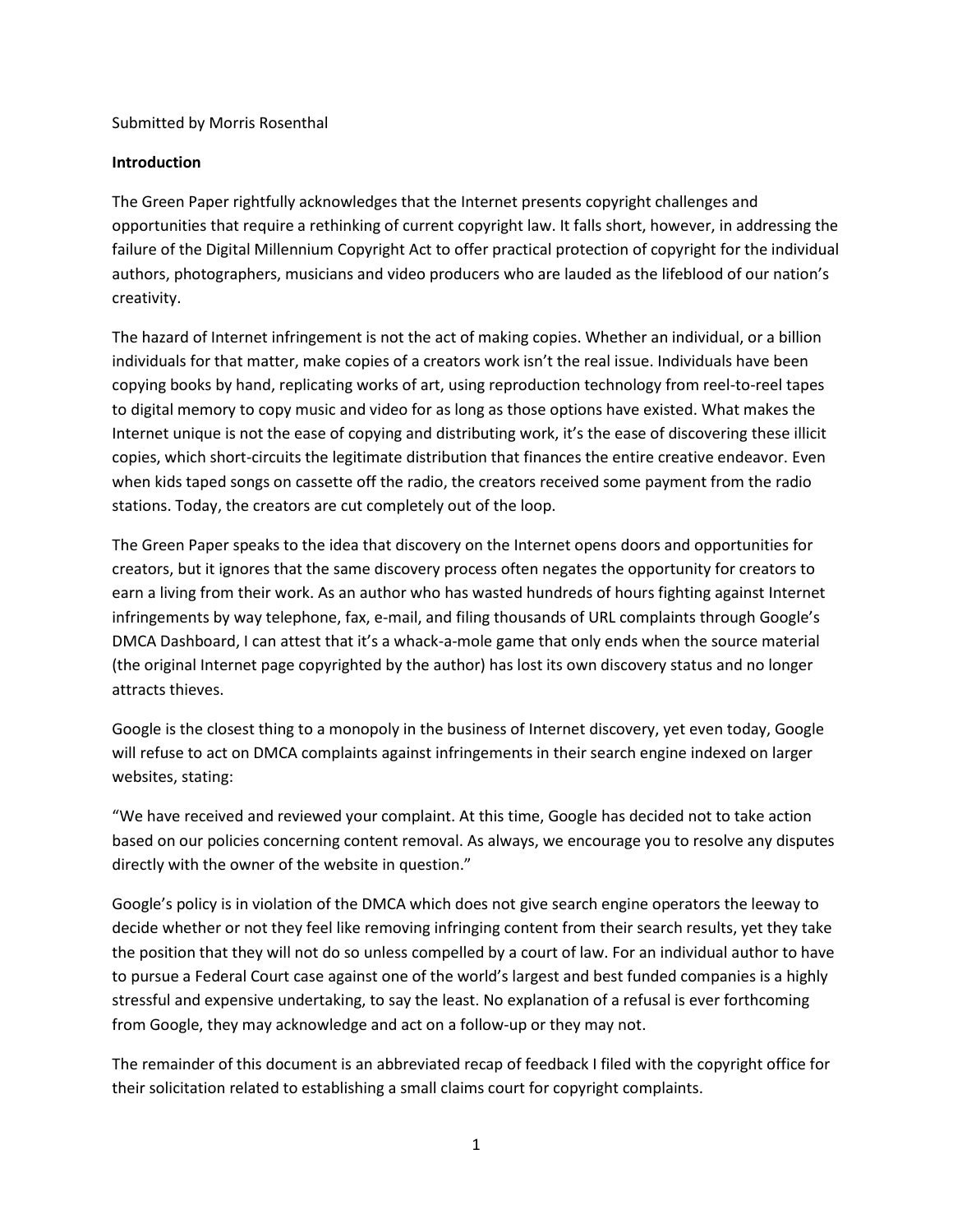#### **Why Web Page Infringements Matter**

Let me first take a page to explain my business model and how rampant online theft is destroying it. I've been publishing online since 1995, and the reputation and traffic I built helped me start my own book publishing business while also writing a series of books for McGraw-Hill. My bestselling book for McGraw-Hill, a guide to building PCs, sold over 100,000 copies through four editions and was translated into a half dozen languages. A bestselling how-to book that has to be updated every 18 months barely pays the bills and offers no future security. So I decided to focus on self publishing with on-demand printing.

My publishing business depends on a website to attract new readers, and I typically published around 50% of the material from each new title online. These excerpts have been very popular over the years, by January of 2011, my popular pages for computer troubleshooting and repair were drawing approximately 10,000 visitors a day. The published computer books are among the most top hardware titles on Amazon, used in several college training programs and even by the Department of Homeland Security.

But in recent years, the online work was also drawing undesired attention from black hat SEO (Search Engine Optimization) consultants and plagiarists looking for material to draw visitors to their own websites. Up until the beginning of 2011, Google did a good job keeping track of who was the original publisher of content and awarding that website with higher search rankings than the infringing sites.

In February of 2011, Google attempted to depress the rankings of "content farms", websites that posted stolen content or poorly articles in order to attract visitors to online advertising. These sites have long hidden behind the Digital Millennium Copyright Act (DMCA), claiming that the infringements are posted by community members, and that they are protected by the DMCA Safe Harbor. These same sites syndicate the plagiarized material to hundreds or thousands of other sites, all of whom claim DMCA protection, making it impossible for an author to have all of the infringements removed. These websites profit from the advertising sold, while the people posting the articles gain links back to their websites, to build their own standing in search engines.

Unfortunately, in their February 2011 update, since named "Panda", Google lost track of who was the original publisher of much of the text on the Internet. All of a sudden, Google searches for unique phrase from my books or web pages started ranking web pages that were using text stolen from my work before my own pages in Google search results. By the summer of 2011, Google search was reporting that content from my website was showing up in hundreds of thousands of places.

In some instances, my original pages didn't appear in the results at all, even when telling Google to repeat the search with omitted results included. In other words, the hundreds of thousands of infringements had convinced Google that work on my website was not original, or at least, suspicious enough to penalize. So my Foner Books website that I had spent ten years building lost nearly three quarters of its usual visitors, and my book sales suffered proportionately.

# **Death By A Thousand Cuts**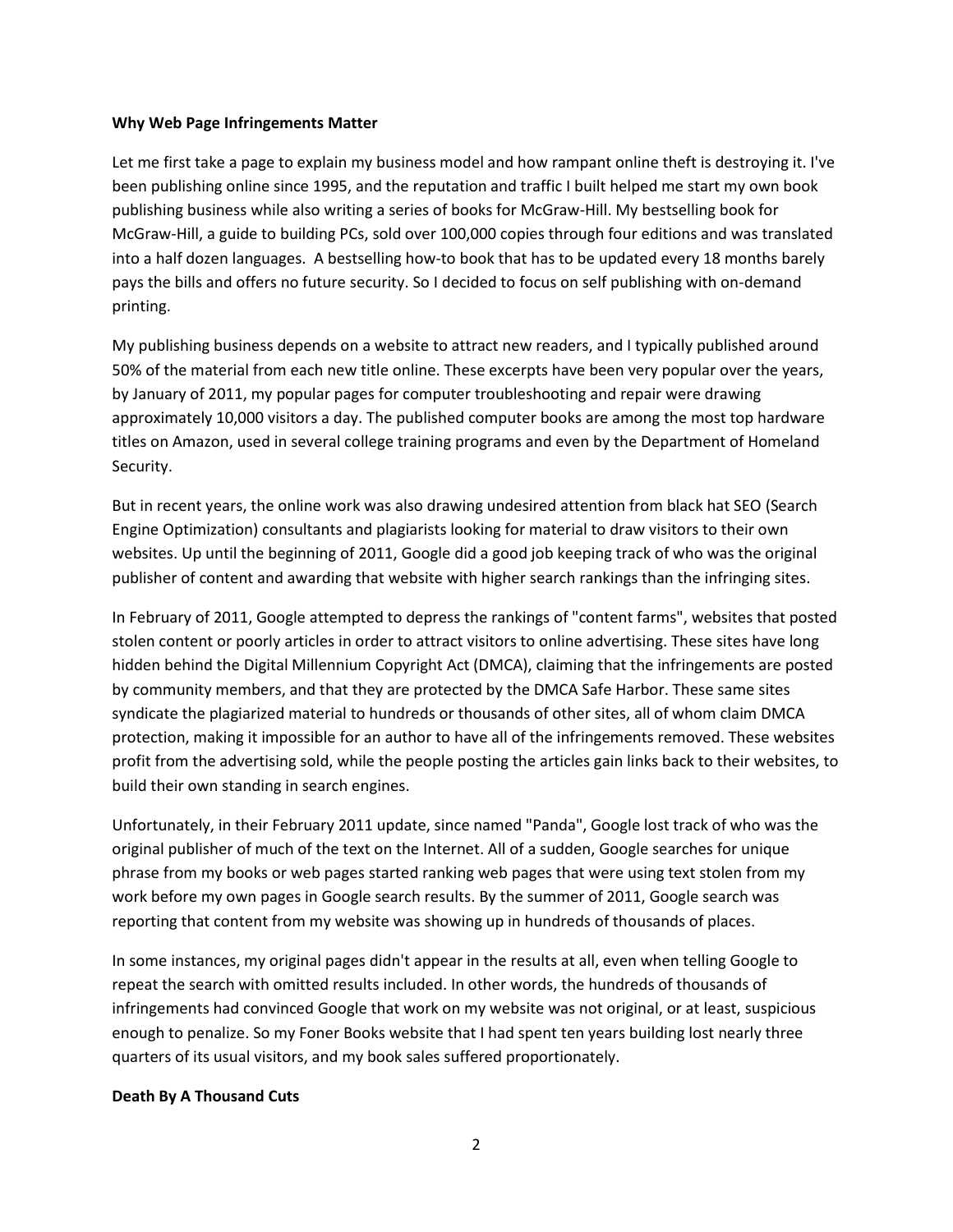Some infringements are straight forward copying of entire books or whole web pages. Unfortunately, the deeper problem for my business model is the partial takings and the thin rewrites. While the Google Panda update that was supposed to punish websites with copied material had a devastating impact on my 100% original website, I finally discovered through extensive analysis that some pages that been impacted even more than others. It then became apparent that the worst impacted pages, those that essentially dropped out of the Google results altogether, were also the pages had been attacked professionally, picked apart and republished in sections or with minor inclusions or rewordings.

Picture a web page that is a chapter from a published book which consists of thirty or forty paragraphs. The professional thieves chop the text up into pieces of roughly 200 words, maybe two paragraphs per chunk, and then publish each chunk on a free blog site or a free article site as a stand-alone article, with a unique title tailored to attract search visitors. Then they salt those chunks of text with a couple keywords related to a product they are pushing, often a particular laptop battery. The resulting pages are of no use to human beings, but look spot-on to a search engine that is responding to a search request for that laptop battery. In addition to carrying pay per click advertising, these pages include a link to another website owned by the thief, to build up its search engine reputation.

In the most egregious cases, a single individual created hundreds of unique infringements (ie, posted to different blogs and articles sites) from a page on my website, which was then multiplied to thousands or tens of thousands of infringements by syndication. These professional infringements were limited to a handful of my pages related to laptop troubleshooting and repair due to the monetization possibilities for the people doing the stealing. So while fifty or more of my web pages suffered from large numbers of infringements, Google would report 100,000 or more matches for text from the handful of pages that were most attractive to thieves.

While I can easily identify the websites that benefit from the links embedded in all these infringements, I have no way to prove that the pages were posted by the same people, as strong as the circumstantial evidence is. And since they weren't U.S. based businesses, the idea of making some kind of test case of this in the Federal courts was completely off the table. I don't have the ability to do forensics work on infringements that started in 2009 or 2010, and I don't have the ability to take the fight to China or to Russia.

# **Conclusions**

Independent authors throughout the country are experiencing problems similar to mine, though the severity is closely related to the commercial potential of the work. When I started my Foner Books website back in 2000, the first pages I posted were English translations of my great-grandmother's groundbreaking Hebrew fiction works. Not surprisingly, nobody has ever infringed on those pages. But my bread-and-butter work on computer troubleshooting has attracted huge numbers of infringements, due to its suitability for monetization through Internet advertising, and sadly, it has also been used as a lure to attract people to sites that infect their computers with viruses and malware.

There's nothing anybody can do to prevent copyright infringement on the individual level. The target for copyright law and enforcement mechanisms should be the business of copyright infringement. I'm sure